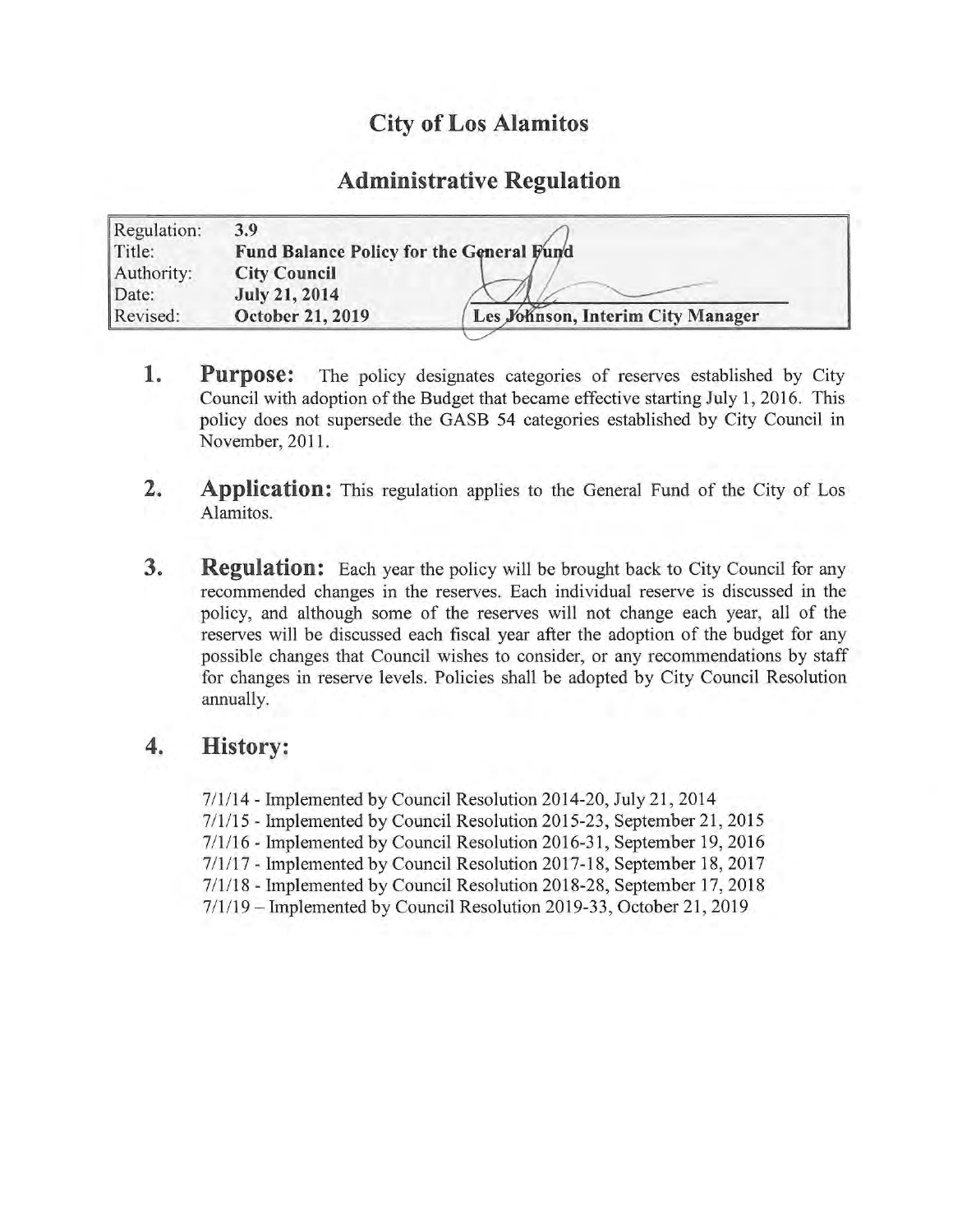#### RESOLUTION NO. 2019-33

## A RESOLUTION OF THE CITY COUNCIL OF THE CITY OF LOS ALAMITOS, CALIFORNIA, ESTABLISHING A FUND BALANCE POLICY FOR FISCAL YEAR ENDING JUNE 30, 2019

WHEREAS, the City Council has established certain reserves in the City's General Fund; and,

WHEREAS, the City Council desires to establish the circumstances under which the reserves will be amended each fiscal year.

NOW, THEREFORE, THE CITY COUNCIL OF THE CITY OF LOS ALAMITOS, CALIFORNIA, DOES RESOLVE, DECLARE, DETERMINE AND ORDER AS FOLLOWS:

SECTION 1. The City Council of the City of Los Alamitos, California, finds that the above recitals are true and correct.

SECTION 2. That the City Council of the City of Los Alamitos approves a fund balance policy for the General Fund of the City, Exhibit A.

SECTION 3. That the reserves were established within the budget adopted by City Council that became effective starting July 1, 2019.

SECTION 4. That the City Council will revisit the reserves each fiscal year after the budget is adopted to approve any recommended changes to the levels of each individual established reserve.

SECTION 5. The City Clerk shall certify as to the adoption of this Resolution.

PASSED, APPROVED AND ADOPTED this 21<sup>st</sup> day of October, 2019.

 $\tilde{\iota}$ 

Warren Kusumotó, Mayor

ATTEST: THAH  $0$ Windmera Quintanar, MMC, Cit NClerk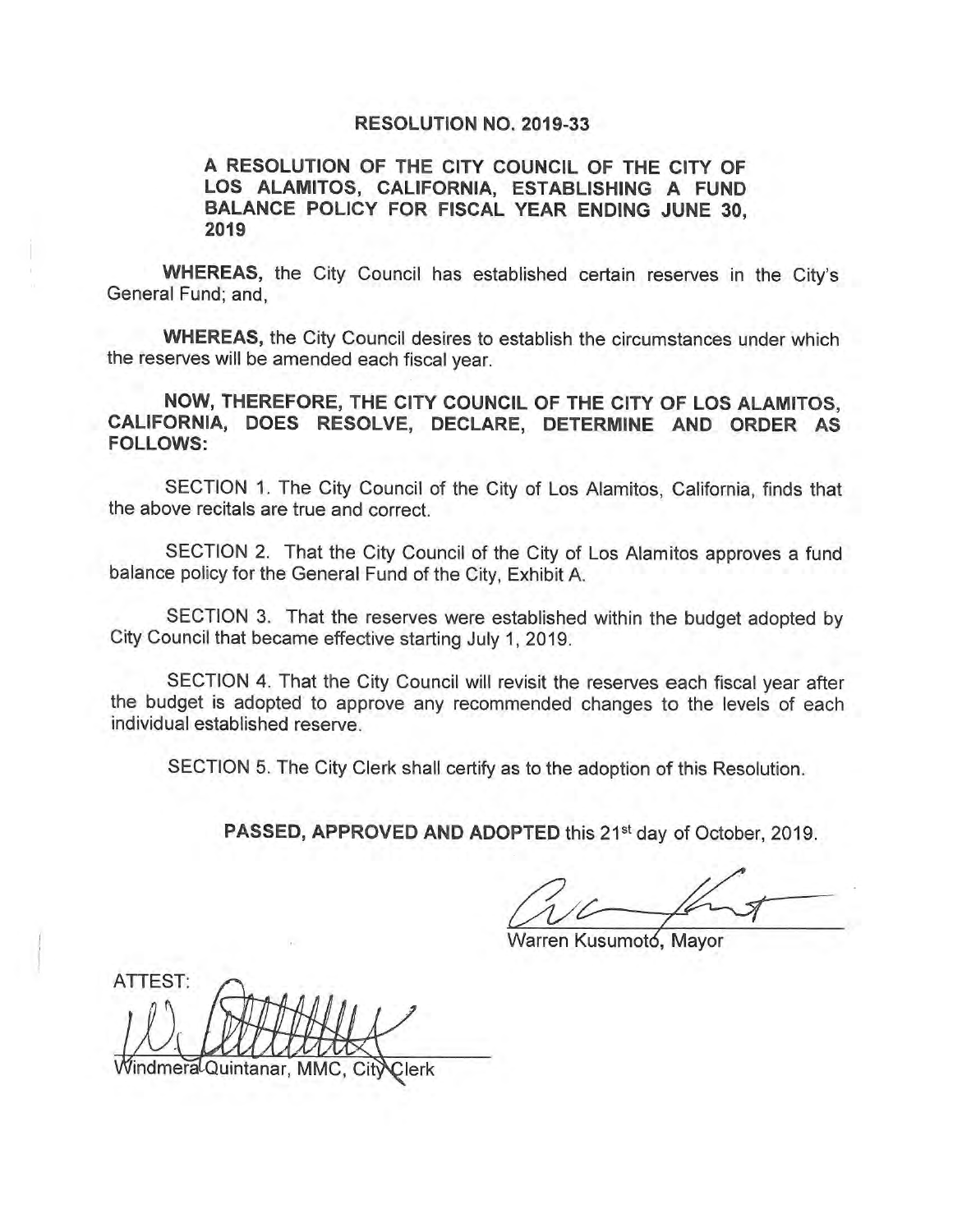APPROVED AS TO FORM:

 $\begin{matrix} \begin{matrix} 0 \\ 0 \\ 0 \\ 0 \end{matrix} \end{matrix}$ 

Michael S Daudt, City Attorney

STATE OF CALIFORNIA ) COUNTY OF ORANGE ) ss CITY OF LOS ALAMITOS )

I, Windmera Quintanar, MMC, City Clerk of the City of Los Alamitos, do hereby certify that the foregoing Resolution was adopted at a regular meeting of the City Council held on the 21<sup>st</sup> day of October, 2019, by the following vote to wit:

AYES: COUNCILMEMBERS: Murphy, Chirco, Grose, Hasselbrink, Kusumoto

NOES: COUNCILMEMBERS: None<br>ABSENT: COUNCILMEMBERS: None ABSENT: COUNCILMEMBERS: None<br>ABSTAIN: COUNCILMEMBERS: None COUNCILMEMBERS: None

artitt

era Quintanar,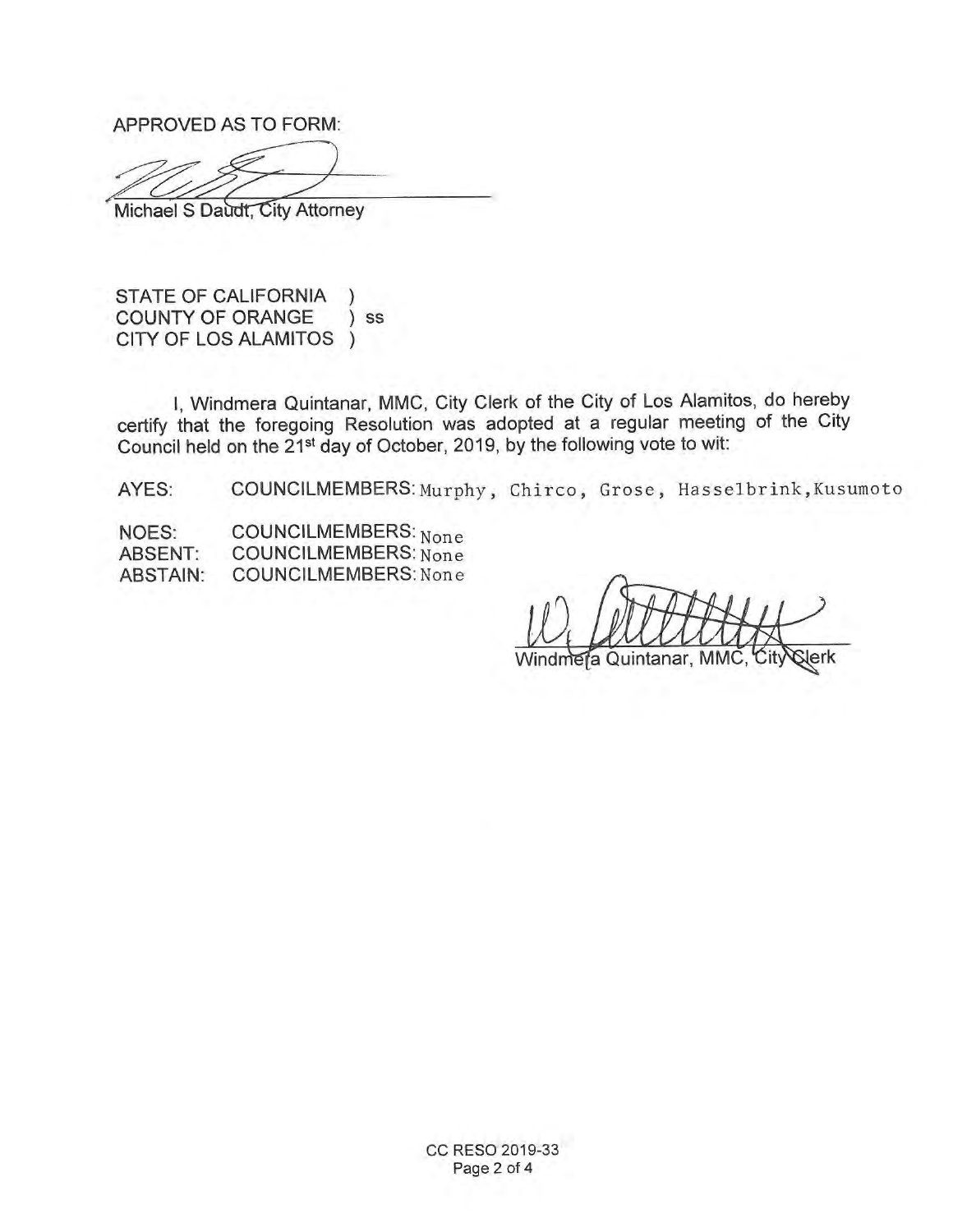# City of Los Alamitos

# Fund Balance Policy for the General Fund For the Fiscal Year Ended June 30, 2019

This Fund Balance Policy ("Policy"), as set forth by the City of Los Alamitos ("City"), provides the guidelines for amending General Fund Reserves established by the City Council as of June 30, 2019.

This Policy is subject to annual review by the City Council. No changes shall be made to the established reserves unless approved by City Council.

1. Purpose: This statement sets forth policies which shall govern the establishment and amendment of General Fund reserves.

2. Application: It is intended that this policy shall apply only to the General Fund of the City.

## 3. Regulation:

## Reserve for Emergencies

The Reserve for Emergencies shall be maintained at 25% of General Fund appropriations. This is the minimum amount of reserves established for the General Fund. The Reserve for Emergencies shall never go below 25% of General Fund appropriations unless City Council declares an emergency for natural disasters or financial emergencies that temporarily cause the reserve to fall below 25%. A financial emergency is considered when annual revenues decrease by 5% or more or when annual expenditures increase by 5% or more. City Council will approve the amounts transferred to this reserve each year to maintain the reserve at 25% of General Fund appropriations.

### PERS Reserves

The PERS reserve is \$3,620,000, an amount unchanged from the previous fiscal year. These funds are intended to address the pension debt accrued by the City. The most recent actuarial report, completed in July 2019, states the City has a net pension liability of \$18,853,613. This PERS reverse comprises approximately 19.2% of the total liability.